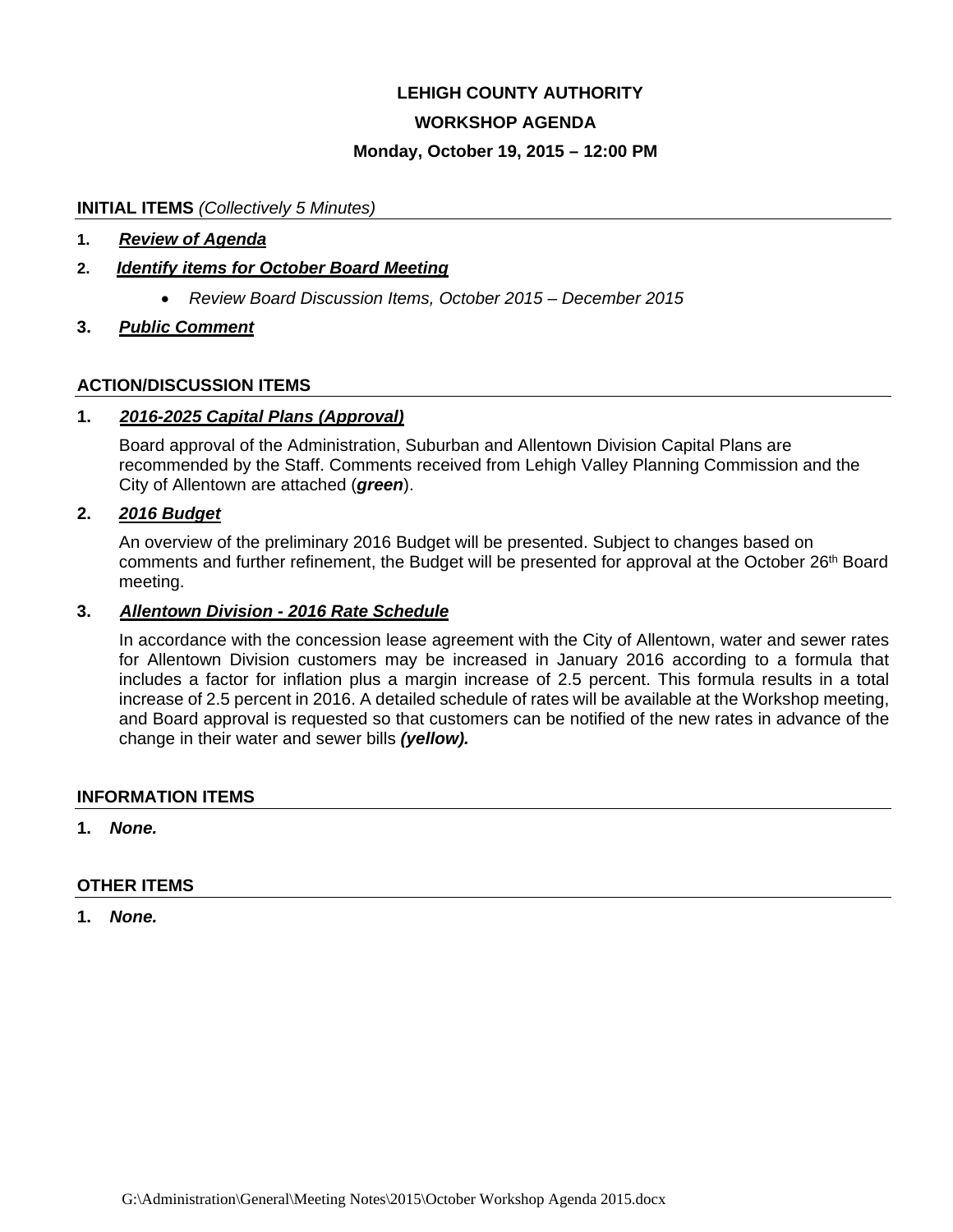October 19, 2015

# **BOARD ACTION/DISCUSSION ITEMS OCTOBER 2015 – DECEMBER 2015**

| Priority*   | <b>PROJECT/ISSUE</b>                                                                                   | <b>TYPE OF ACTION</b> | TIMING**       |  |
|-------------|--------------------------------------------------------------------------------------------------------|-----------------------|----------------|--|
|             | <b>AS NEEDED</b>                                                                                       |                       |                |  |
| H           | <b>Acquisition/Growth Strategy Activities</b>                                                          | <b>Status Report</b>  | As needed      |  |
| L           | Jordan Creek Wastewater Plant                                                                          | <b>Status Report</b>  | As needed      |  |
| M           | Strawberry Acres – AARC - Sewer System                                                                 | <b>Status Report</b>  | As needed      |  |
| H           | Wastewater Capacity Program Update                                                                     | <b>Status Report</b>  | As needed      |  |
|             | <b>WITHIN 45 DAYS</b>                                                                                  |                       |                |  |
| $\mathbf H$ | 2016-2025 Allentown and Suburban Division Capital Plans                                                | Approval              | October (W)    |  |
| H           | Allentown Division - Wastewater Plant Stand-by Generator for<br>Chlorine Building – Construction Phase | Approval              | October(B)     |  |
| M           | Allentown Division – Water Filter Plant High Gallery Painting –<br><b>Construction Phase</b>           | Approval              | October(B)     |  |
| H           | 2016 Budget                                                                                            | Approval              | October (B)    |  |
|             | <b>WITHIN 75 DAYS</b>                                                                                  |                       |                |  |
| H           | Suburban Division- Lynn Township Wastewater Treatment Plant<br>Upgrades, Phase 1 Construction Phase    | Approval              | November (W/B) |  |
| H           | Allentown Division - WWTP Odor Control Tower Replacements -<br><b>Construction Phase</b>               | Approval              | November (B)   |  |
| M           | Allentown Division - Wastewater Plant Main Pump House<br>Locker Room Renovations - Construction Phase  | Approval              | November $(B)$ |  |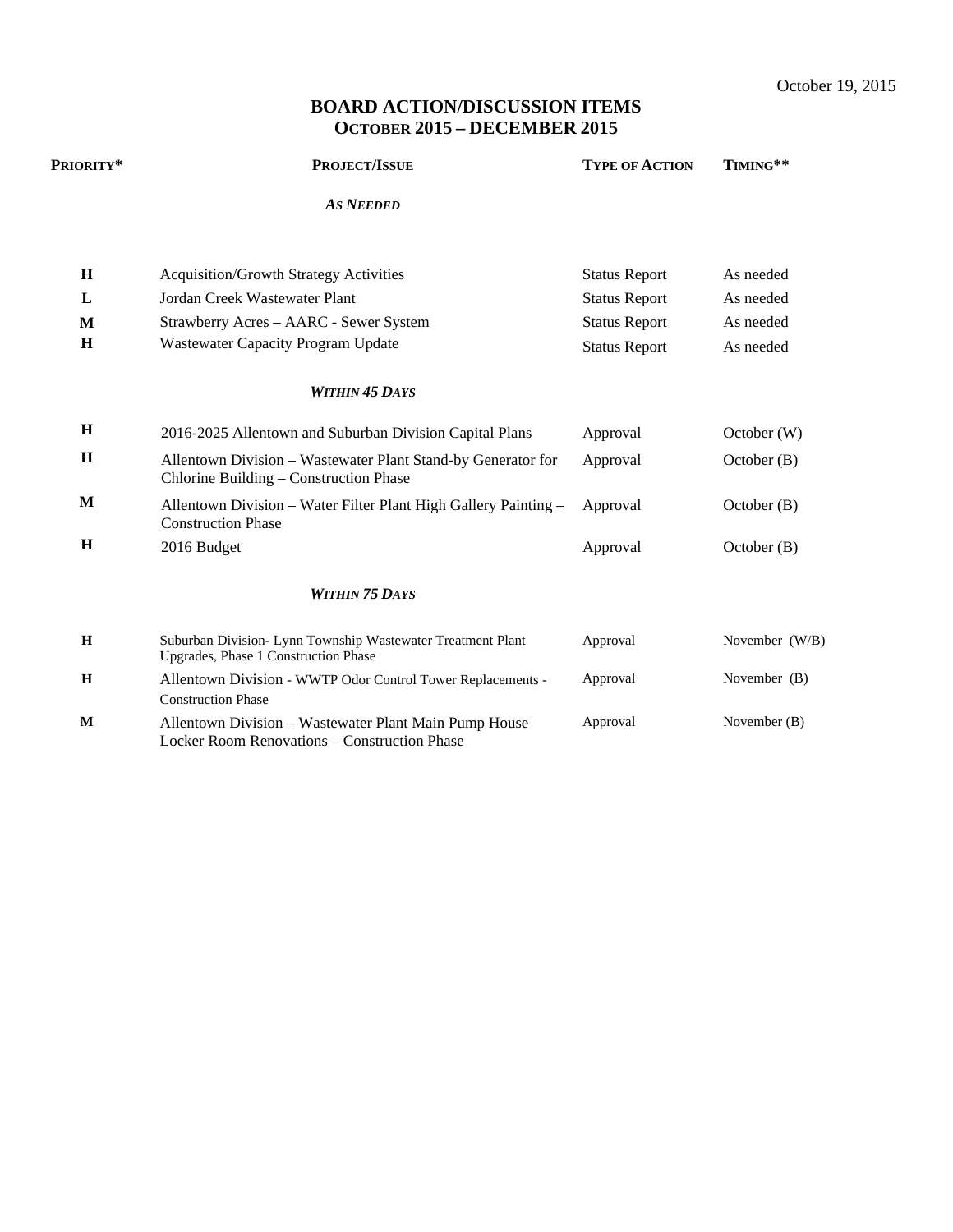KENT H. HERMAN, ESQ. Chair

**LIESEL DREISBACH** Vice Chair

**STEPHEN REPASCH** Treasurer

**BECKY A. BRADLEY, AICP Executive Director** 

September 25, 2015

Mr. Aurel Arndt, CEO Lehigh County Authority P.O. Box 3348 Allentown, Pennsylvania 18106-0348

# Re: LCA Preliminary Capital Plans - Suburban and Allentown Divisions 2016-2025

Dear Mr. Arndt:

The Lehigh Valley Planning Commission (LVPC), at its regular monthly meeting on September 24, 2015, reviewed the above-referenced plans and would like to offer the following comments. The comments, as shown on the attached pages, are provided for water and wastewater projects appearing for the first time in the Capital Plans and significantly modified projects from previous Capital Plans. The Suburban Division Capital Plan includes six new projects and two significantly modified projects, and the Allentown Division Capital Plan includes one new project and two significantly modified projects for which comments are provided.

Please call me if you have any questions.

Sincerely,

LL-Thebrull

Susan L. Rockwell **Senior Environmental Planner** 

cc: Lehigh County Commissioners



RECEIVED OCT 02 2015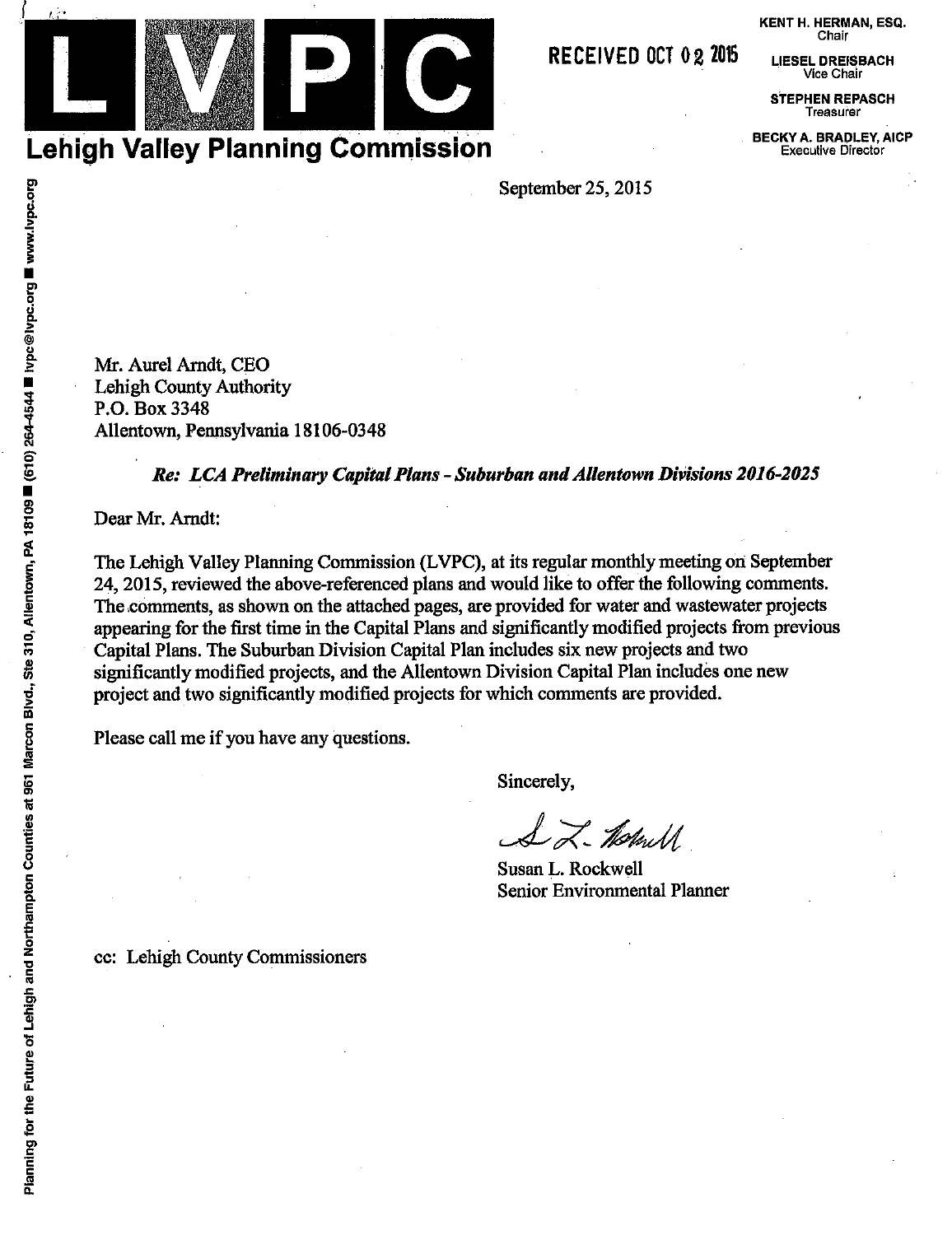| September 2015<br>Date:                  | <b>LVPC COMMENT</b>    | are consistent with the County Comprehensive Plan.<br>are consistent with the County Comprehensive Plan.<br>efficient, safe and reliable sewer and water service<br>efficient, safe and reliable sewer and water service<br>Improvements/studies that will result in more<br>Improvements/studies that will result in more                                                                                                                                                                                                                                                                                                                                                                                                                                                                                                                                                                                                                                                                                                                                                              |  |
|------------------------------------------|------------------------|-----------------------------------------------------------------------------------------------------------------------------------------------------------------------------------------------------------------------------------------------------------------------------------------------------------------------------------------------------------------------------------------------------------------------------------------------------------------------------------------------------------------------------------------------------------------------------------------------------------------------------------------------------------------------------------------------------------------------------------------------------------------------------------------------------------------------------------------------------------------------------------------------------------------------------------------------------------------------------------------------------------------------------------------------------------------------------------------|--|
| <b>LVPC PROJECT REVIEW SUMMARY SHEET</b> | <b>BRIEF STATEMENT</b> | - Includes various operational improvements. No increase in<br>Aging WWTP is at end of its useful life. Plant is proposed<br>to be replaced within several years. No increase in plant<br>capacity proposed. Development is not within proposed<br>• Wynnewood Terrace Wastewater Treatment Plant (WWTP)<br>· Water Facility Condition Assessments and Improvements<br>Remediation and Replacement (North Whitehall Twp.)<br>Northern Lehigh regional system service area.<br>Western Weisenberg Wastewater Treatment Plant<br>Wastewater Facility Condition Assessments and<br>• Main Office/Operations Center Improvements<br>• Various Wastewater System Related Studies<br>• Various Water System Related Studies<br>· Reservoir Rehabilitation/Maintenance<br>· Reservoir Rehabilitation/Maintenance<br>Improvements (Weisenberg Twp.)<br>Improvements Implementation<br>Significantly Modified Projects:<br>plant capacity proposed<br>Significantly Modified Project<br><b>Allentown Division</b><br><b>Suburban Division</b><br>Implementation<br>New Projects:<br>New Project: |  |
| <b>Environment Committee</b>             | TITLE                  | Authority (LCA)<br>1. Lehigh County<br>Capital Plans<br>$(2016 - 2025)$<br>Preliminary                                                                                                                                                                                                                                                                                                                                                                                                                                                                                                                                                                                                                                                                                                                                                                                                                                                                                                                                                                                                  |  |

 $\frac{1}{2}$ 

 $\label{eq:2} \frac{1}{\sqrt{2}}\left(\frac{1}{\sqrt{2}}\right)^2\frac{1}{\sqrt{2}}\left(\frac{1}{\sqrt{2}}\right)^2.$ 

 $\sim$ 

 $\mathcal{F}^{\prime}$   $\int_{\mathbb{R}^{n}}$   $\mathcal{F}^{\prime}$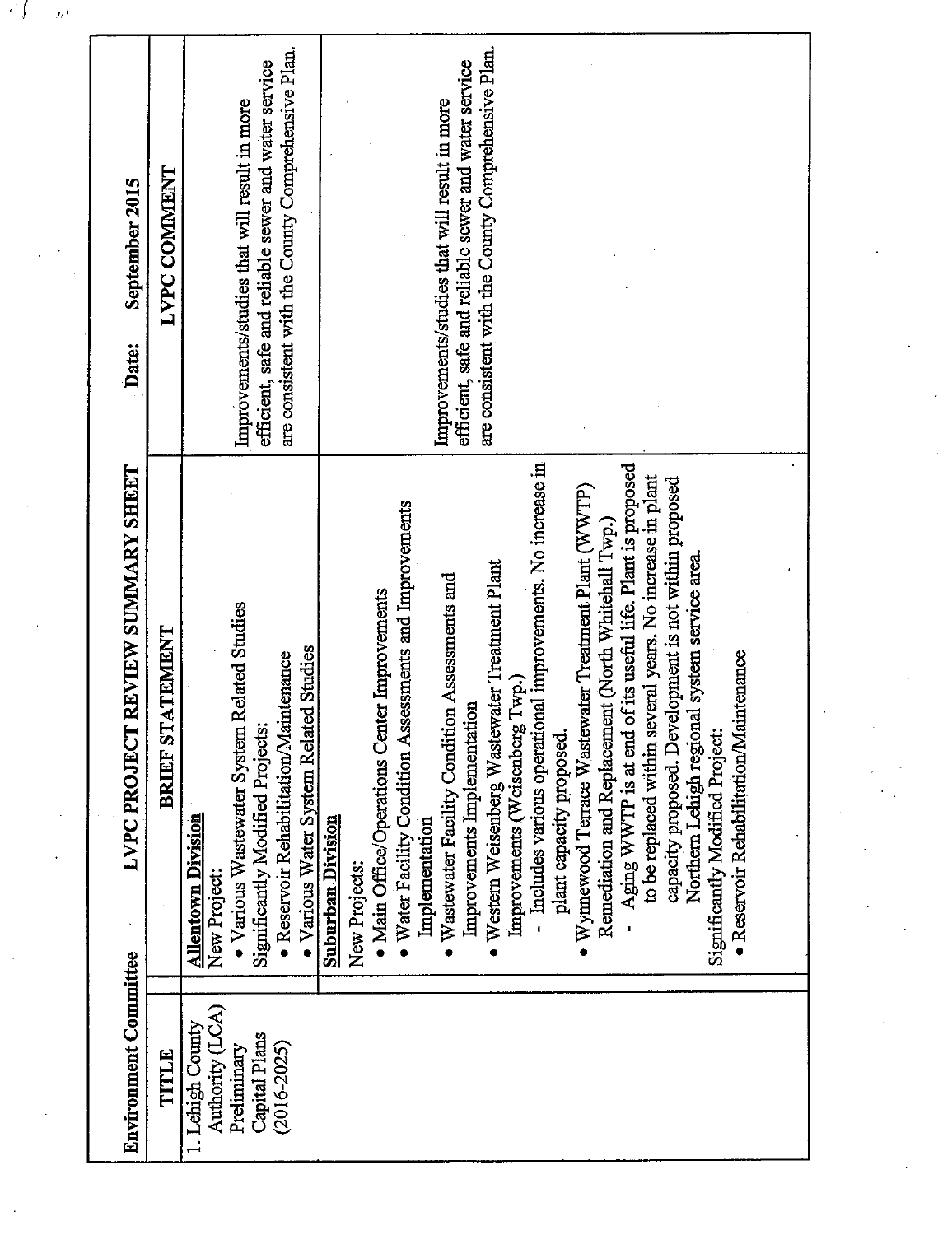| ŗ |                                                                                                                                                                                                                                                                                                      |                                                                                                                                                                                                                                                                                                                                                                                                                                                                                                                                                                                                                      |  |
|---|------------------------------------------------------------------------------------------------------------------------------------------------------------------------------------------------------------------------------------------------------------------------------------------------------|----------------------------------------------------------------------------------------------------------------------------------------------------------------------------------------------------------------------------------------------------------------------------------------------------------------------------------------------------------------------------------------------------------------------------------------------------------------------------------------------------------------------------------------------------------------------------------------------------------------------|--|
|   | reliable sewer service are consistent with the County<br>Comprehensive Plan. Recommend the development<br>Improvements that will result in more efficient and<br>connect to proposed Northern Lehigh regional<br>system when available.                                                              | Comprehensive Plan. Connection of Upper Milford<br>area is recommended for community water service.<br>which is recommended for rural development with<br>on-lot water supply, would be inconsistent unless<br>than on-lot wells and lot sizes remain one acre or<br>connection is documented as more cost-effective<br>However, service to proposed new development,<br>Redundancy in water supply sources for the four<br>System to Central Lehigh Division is consistent.<br>satellite systems is consistent with the County<br>larger.                                                                           |  |
|   | Aging WWTP is at end of its useful life. Plant is proposed<br>to be replaced within several years. No increase in plant<br>Remediation and Replacement (North Whitehall Twp.)<br>Sand Springs Wastewater Treatment Plant (WWTP)<br>capacity is proposed.<br><b>Suburban Division</b><br>New Project: | Creek-Washington Twp (L), Beverly Hills-Lower Milford<br>supply source for four satellite<br>Twp) that currently have only<br>development. Consideration being given to interconnect<br>Upper Milford System is served by two wells, however,<br>one source and upgrade of disinfection systems. LCA's<br>additional supply is needed to serve a proposed new<br>water systems (Clear View Farms-Moore Twp, Mill<br>Upper Milford System to Central Lehigh Division<br>Additional Water Supply - Small Satellite Divisions<br>Provision of backup water<br>Twp, Madison Park-Lynn<br>Significantly Modified Project: |  |
|   |                                                                                                                                                                                                                                                                                                      |                                                                                                                                                                                                                                                                                                                                                                                                                                                                                                                                                                                                                      |  |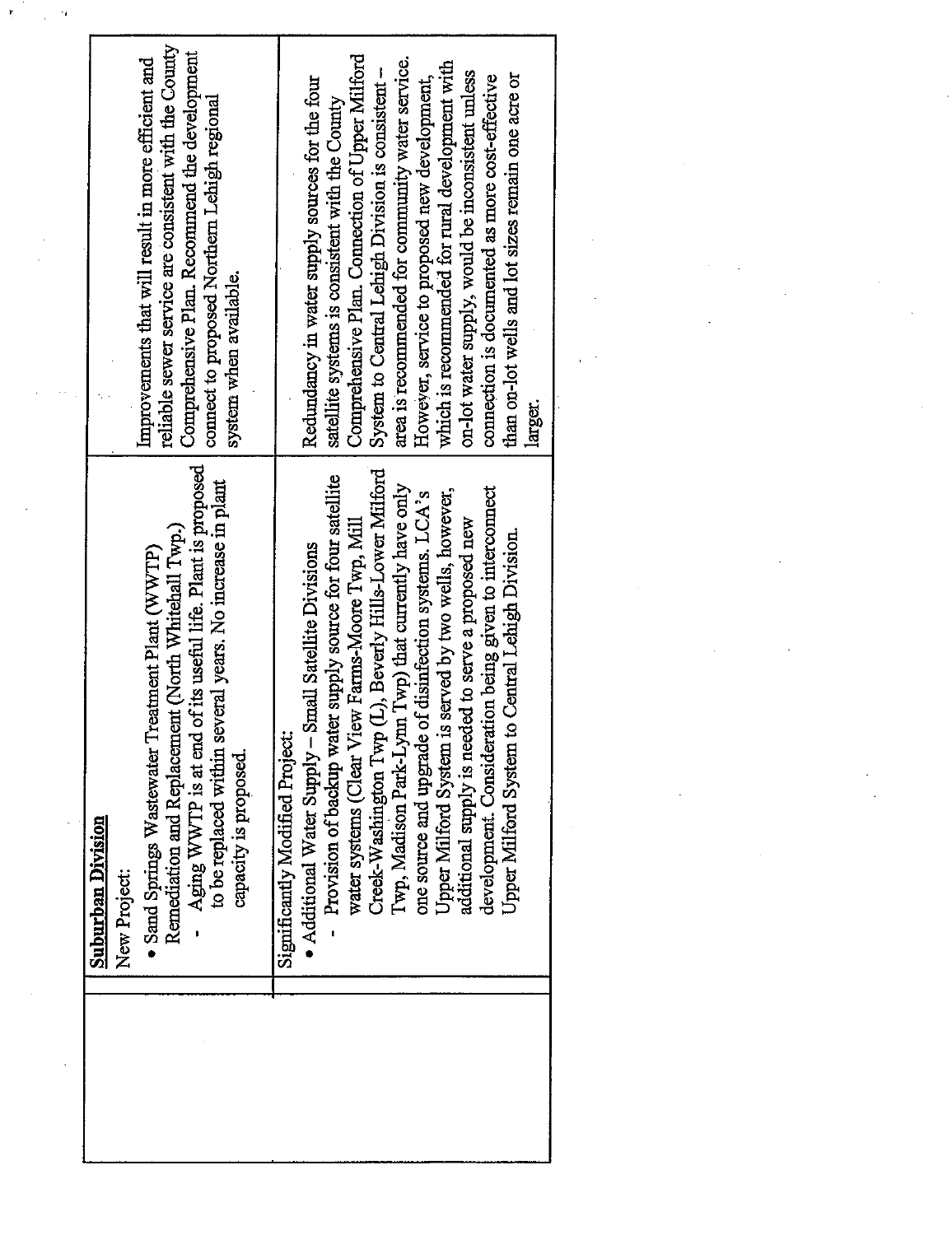

**Craig W. Messinger Interim Director of Public Works** Department of Public Works 641 South Tenth Street Allentown PA 18103 610.437.7587 Fax 610.437.7614 craig.messinger@allentownpa.gov

October 13, 2015

**Frank Leist** Chief Capital Works Officer Lehigh County Authority P.O. Box 3348 1053 Spruce Street Allentown, PA 18106-0348

RE: Allentown Division, Proposed 2016-2020 Capital Plan

Dear Mr. Leist,

Pursuant to Article 4 of the Concession and Lease Agreement, the City of Allentown is responding to your letter of September 16, 2015 Allentown Division: Proposed 2016-2025 Capital Plan. Most of the comments are limited to capital projects, not previously approved or are in progress.

#### Debt Service line item in the Project Detail sheets

Several projects include a line item for "Debt Service", the numerical entry for which is carried out to the last place as compared to other line items which are typically expressed in the thousands of dollars. Please provide the variables, inputs, and specific formulas used in calculating the Debt Service entries. The City notes that Debt Service is listed for other projects not just those for which the City or Allentown ratepayers are financially responsible.

# AD-W-13 Schantz Spring Chlorine Booster Station

If LCA has not already provided the information, please indicate when the testing to determine the need for the static mixer will be concluded and therefore when the project may be completed.

# AD-W-16 Pre-Lease Valve Replacement

Per prior agreement, the City will be paying \$370,000 annually towards the completion of this project. The City requests that you note this agreement within the text of the Project Detail. Also request an explanation of the plans and time frames with locations (as soon as is available) for replacing/repairing the fifty-five valves. This request is in the spirit of both our organizations cooperative efforts to reduce the impact on businesses, citizens, and various community activities.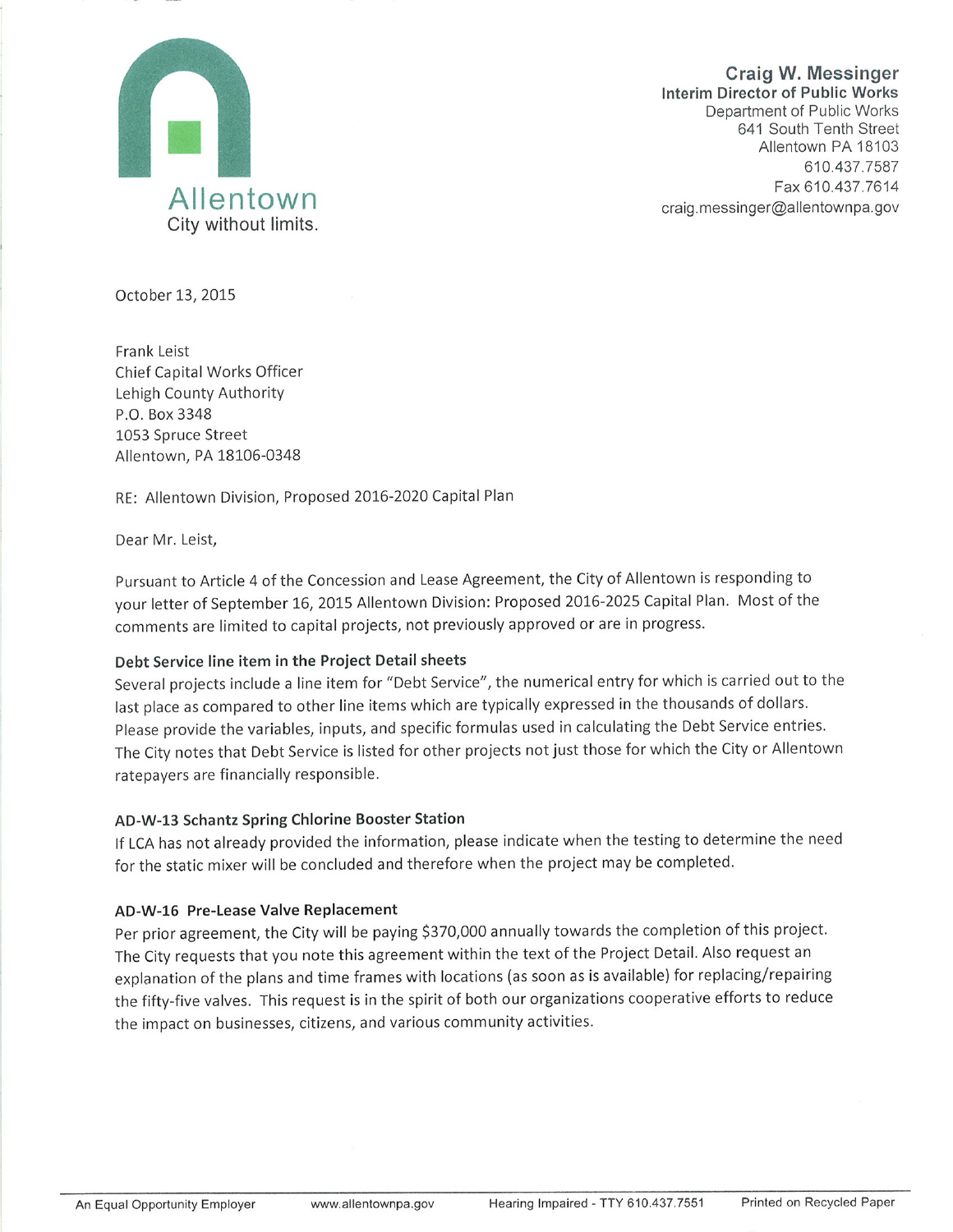#### AD-W-18 Transmission Main Evaluation, Replacements, & Rehabilitation

The "Prior Years" expenditure coupled with the Project Description indicate that the leak detection studies are complete. The City would like to review the associated report(s) before providing further comment on this proposed project. Based strictly and solely on the one million dollar expense shown in the 2nd year (2017) this project would qualify as a Major Capital Improvement Project (MCIP). However, the City would like to review the report(s) prior to that determination. One particular question is whether the transmission mains evaluated are under the rating system utilized by your consulting engineer, Gannett Fleming.

#### AD-W-20 Badger Meter Replacements

Please refer to the comments on Project AD-W-21 Fixed Base Meter Reading Station, as AD-W-20 indicated being contingent upon the implementation of AD-W-21. In addition, the Capital Project AD-S-18 dispute will be proceeding to mediation and/or arbitration. The resultant determination may include aggregation, which will potentially influence whether this AD-W-20 will qualify as a MCIP.

#### AD-W-21- Fixed Base Meter Reading System

This City is strongly opposed to the development and implementation of this project within the time frames indicated. The Fixed Base Meter Reading Station (FBMRS) is not a mission critical project. There is no risk to water quality, water supply, personnel safety, nor are there regulatory requirements addressed. The project provides no real benefit to customers who would be paying the entire cost of the project. The only true beneficiary is LCA who would be paying nothing; yet would gain operational efficiencies and enjoy personnel and equipment savings. Further, the City has no report from LCA that the mobile collection system is malfunctioning; therefore, it is viable and providing satisfactory service to Allentown ratepayers. In several years from now, when the present mobile system has reached its life expectancy, this project will have merit. Therefore, due to the magnitude of the costs indicated, which will be borne solely by the ratepayers, this project is not acceptable under the time frames listed and is not in keeping with LCA's Mission Statement.

A lesser issue is that the data depository is indicated to be a part of this project. Does this mean that the data depository, which is currently a part of the AMR project, can be removed?

#### AD-S-14- Sanitary Sewer Manhole Lining

The intent of this project is to continue as long as the benefits are justifiable in concert with the EPA Administrative Order. Accessible manholes identified by the SSES, historical, or empirical evidence as needing remediation have been addressed or will be addressed in 2016.

Beginning in 2017, manhole rehabilitation under this program will be based on LCA inspections using NASSCO ratings until those manholes, which would be expected to contribute appreciable Inflow & Infiltration, have been addressed.

#### AD-S-15 - Sanitary Sewer Manhole Collars and Water Tight Covers

Similar to the AD-S-14 project, this Capital Project will be based on LCA inspections. As the program funding is being discontinued after 2017, is it LCA's expectation that the manholes which typically surcharge to the point that the above ground portions of the manholes and manhole covers that might be adversely impacted will have been addressed at that point?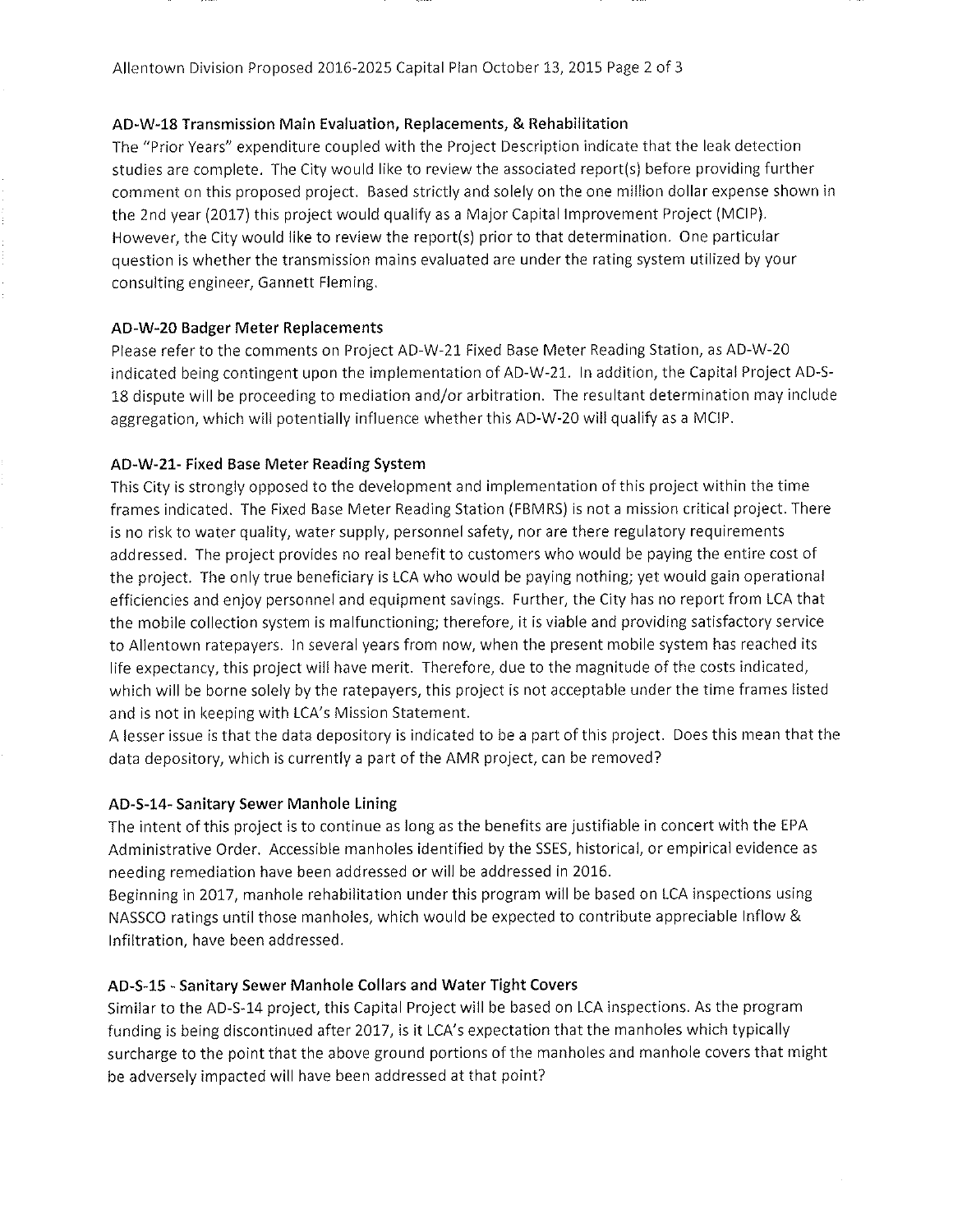# AD-S-18- Facility Roof Replacements (Water and Wastewater Facilities)

The qualification of this project as a MCIP is in dispute. Mediation and/or arbitration will be scheduled and a determination(s) rendered. Further City comment as might be appropriate will be made subsequent to the determination(s).

As prior practice, the City will anticipate LCA's response to these comments, after receipt of which the City will schedule a meeting, if necessary, to review the comments and positions of LCA and the City.

Thank you for providing your proposed program and for your continued cooperation. If you have any questions or require additional information, please do not hesitate to contact the Office of Compliance.

Sincerely,

Court W. Wesser

Craig Messinger

Interim Director of Public Works

CC: Aurel Arndt, Dan Koplish, Office of Compliance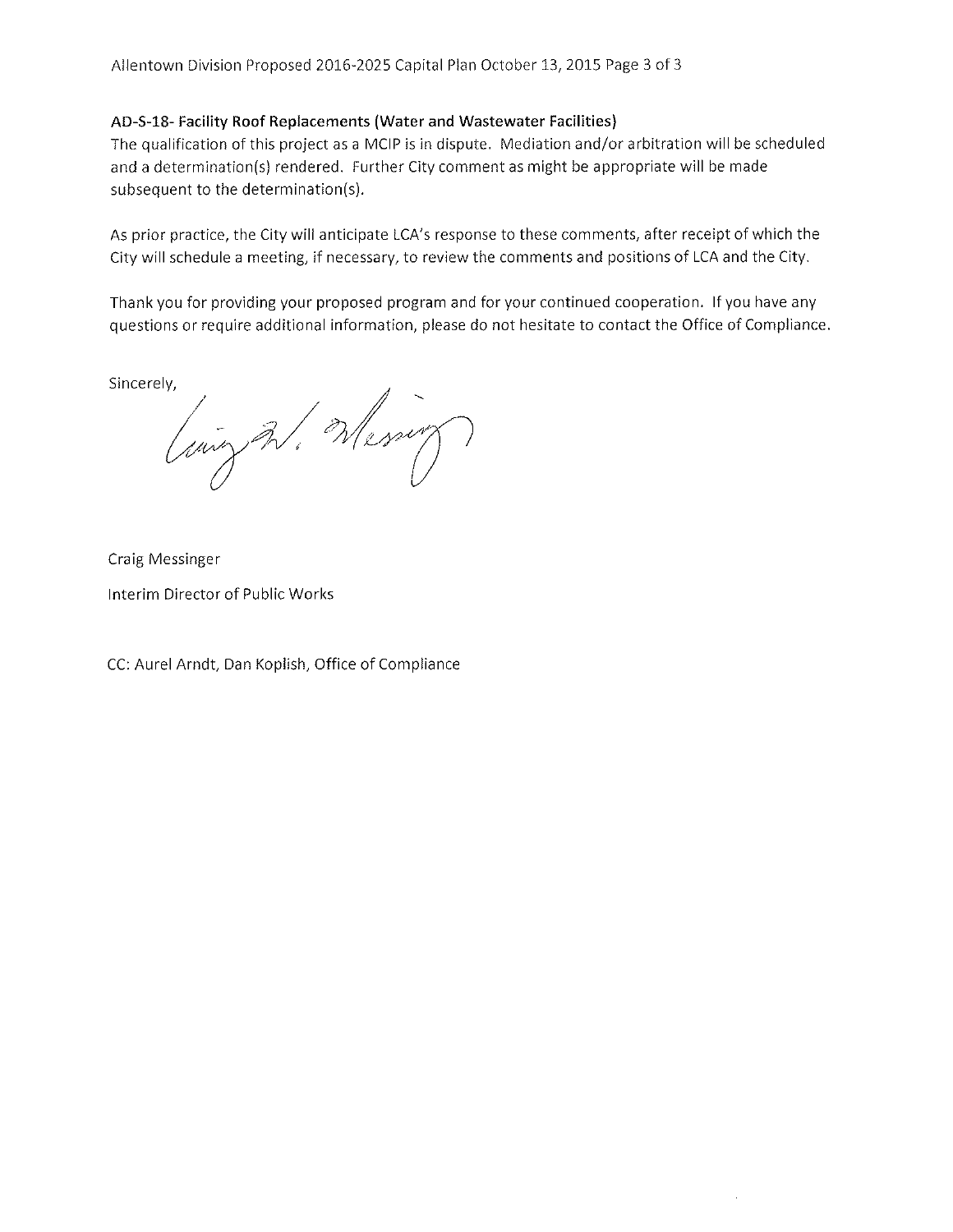# **LEHIGH COUNTY AUTHORITY SCHEDULE OF WATER RATES AND CHARGES (cont'd)**

# **CITY OF ALLENTOWN**

#### Adopted 10/19/2015; Effective 1/1/2016

NOTE: Unless expressed specifically in this Schedule of Rates and Charges, customers of the City of Allentown water system are subject to any and all additional charges, fees, penalties and policies stated in Lehigh County Authority's Rules & Regulations for Water Service and its Schedule of Water Rates and Charges duly adopted for its non-City systems.

#### **A. Metered Water Use**

| <b>Fixed Charges</b> |                      |               |                        |                |
|----------------------|----------------------|---------------|------------------------|----------------|
| <b>Meter Size</b>    | <b>Monthly Fixed</b> | 2016 Monthly  | <b>Quarterly Fixed</b> | 2016 Quarterly |
|                      | Charge**             | <b>Charge</b> | Charge*                | <b>Charge</b>  |
| $5/8"$ *             | 17.21                | n/a           | \$25.21                | \$25.84        |
| $3/4"$ *             | 19.09                | n/a           | \$30.91                | \$31.68        |
| 1"                   | 22.95                | n/a           | 42.29<br>\$.           | \$43.35        |
| 11/2"                | 32.45                | \$ 33.26      | \$71.12                | n/a            |
| 2"                   | 43.83                | 44.93         | \$105.63               | n/a            |
| 3"                   | \$74.10              | \$75.95       | \$197.76               | n/a            |
| 4"                   | \$108.33             | \$111.04      | \$301.30               | n/a            |
| 6"                   | \$203.11             | \$208.19      | \$589.09               | n/a            |
| 8"                   | \$316.98             | \$324.90      | \$934.19               | n/a            |

\*Typical residential meter sizes (5/8", 3/4" and 1") are billed Quarterly. \*\* Larger meters sized 1 1/2" and larger are billed Monthly.

| Volume     | Rate per 1,000<br><b>Gallons</b> | <b>2016 Rate:</b> |
|------------|----------------------------------|-------------------|
| All Volume | \$3.10125                        | \$3.17878         |

#### **B.** Capital Cost Recovery Charge **The Cost Recovery Charge** To be determined.

**2016 Rate:** 

#### **C. Private Fire Protection**

| <b>Each Hydrant</b> | \$310 per year            | <b>2016 Rate</b> |
|---------------------|---------------------------|------------------|
|                     | (may be billed monthly or |                  |
|                     | quarterly)                | \$317.75         |

 **D. Tapping Fees** 

 **Part 1 \$810.00 per Equivalent Dwelling Unit** 

 **Part 2 To be determined based on Capital Recovery Fee calculation**